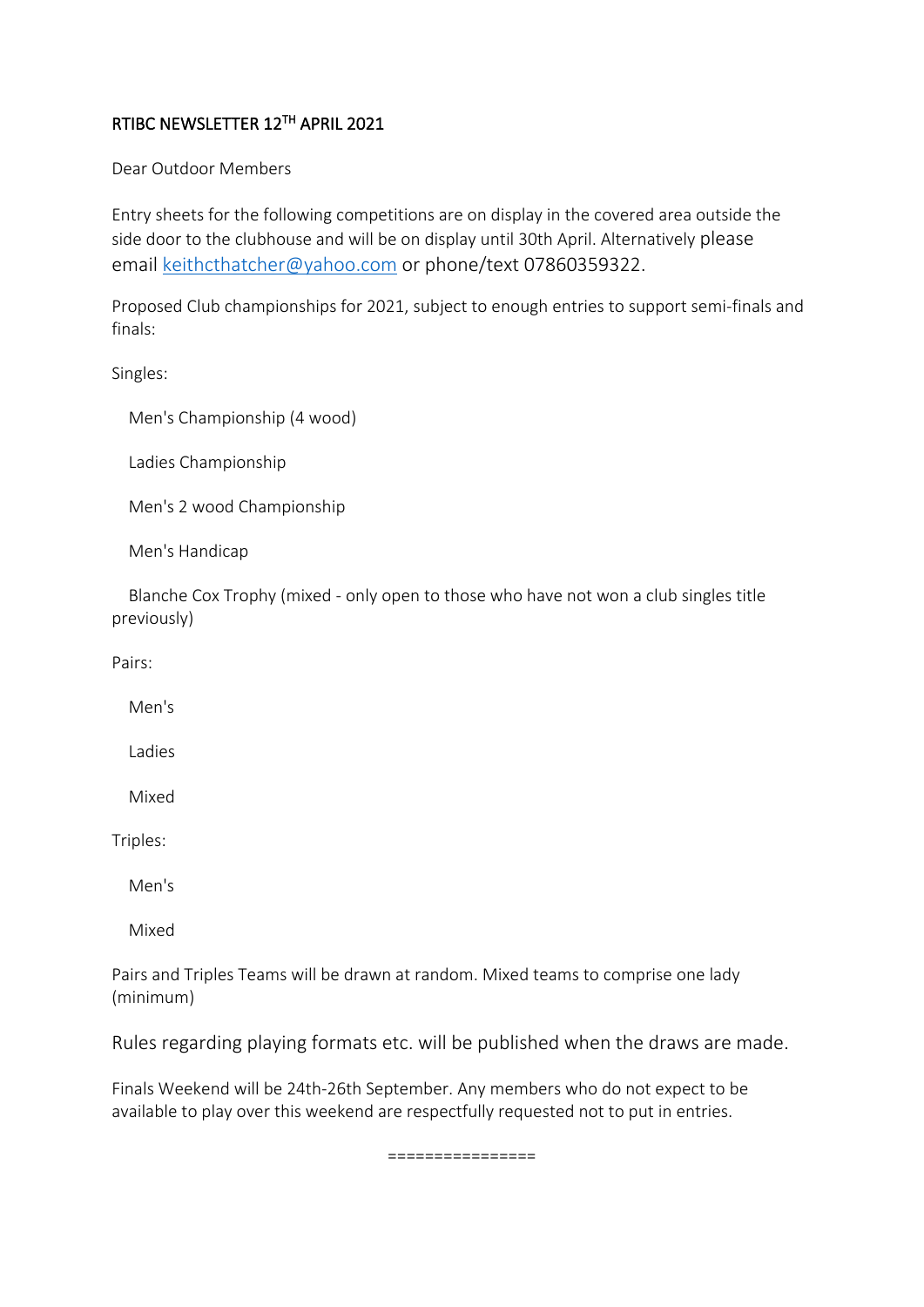Dear Member,

We are now drawing close to Mon 19<sup>th</sup> Apr and the opening of the outside green for you to again come and enjoy our game of bowls. Just to remind you under Government and Bowls England guidelines there are strict rules in force to prevent further outbreaks of COVID 19. Please read the posters placed inside the equipment shed and elsewhere advising you of what to do safely.

Information is on our website, this keeps you updated on when the outside green is open, how to book a rink and any further details you may need to know.

Remember the club house will not be open until  $17<sup>th</sup>$  May, so no toilet facilities are available, arrive dressed to bowl and do not loiter in groups of over 6.

The friendly matches are also starting up again against other clubs on Thursday and Saturday afternoons and we will need your support to represent our club within the county. To make this a success we need a Thursday Captain and Vice-Captain and also a Vice-Captain on Saturday to support Mossy. If you are interested email the Outdoor Secretary Keith Thatcher [keithcthatcher@yahoo.com](mailto:keithcthatcher@yahoo.com)

Executives

===============

Hello Outdoor Ladies

Ladies if you are interested in this one please go to the website do not email me thanks

President Yvonne's Day Out

Travel by coach for a horse drawn barge trip on the River Kennet with homemade tea and cakes on board. 21 July 2021 £50 Full details on Bowls Northamptonshire website, go to Women's section and click on President's Day Out to view the poster with booking and payment details. Regards Yvonne McKee

*===============*